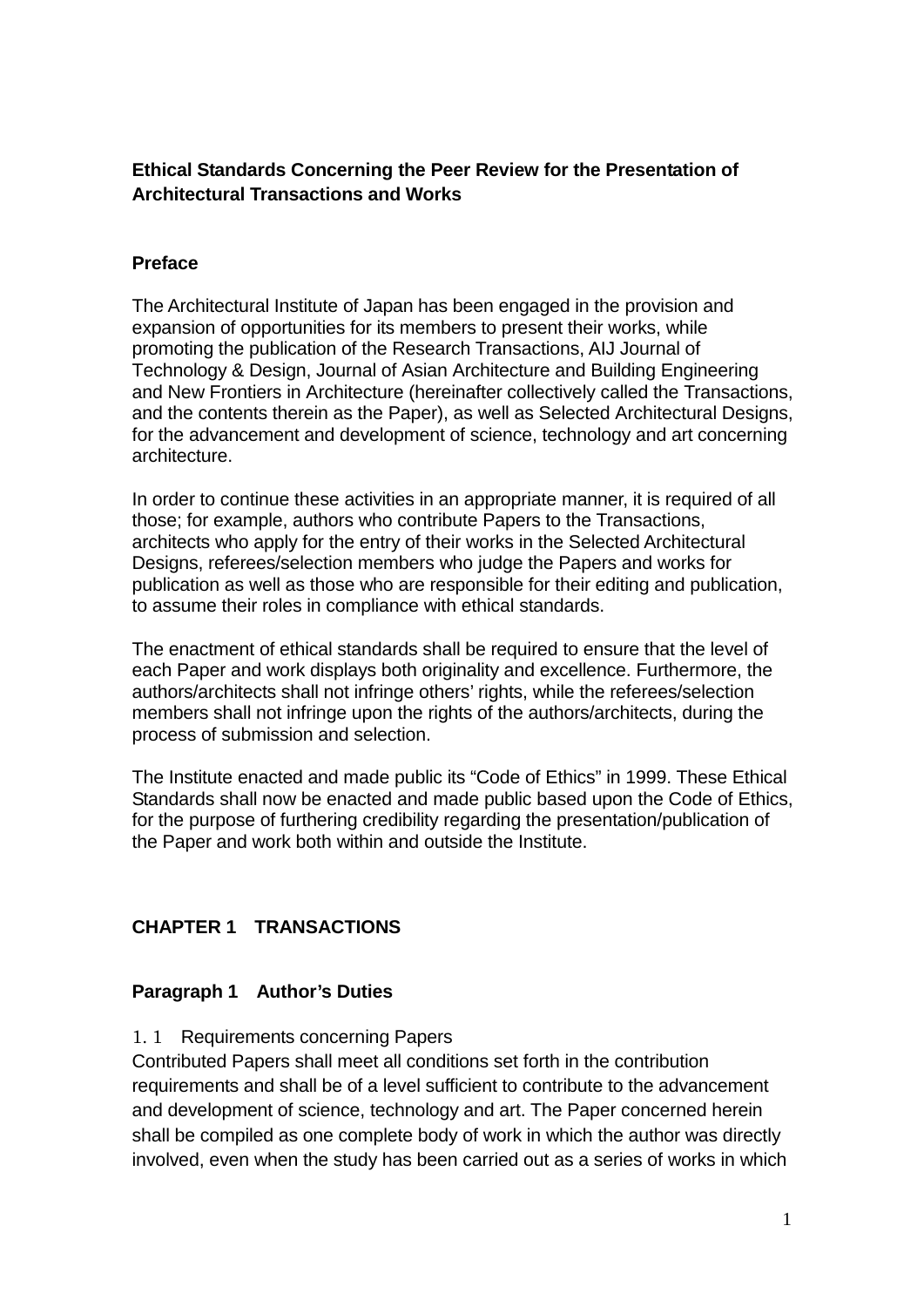a number of people participated.

# 1. 2 Co-Authors

Co-authors shall be all those who have made a significant contribution to the completion of the Paper, and be limited to this extent. The main author whose name stands first on the list shall be the person who is recognized as having made the greatest contribution to the Paper. The main author shall present the final manuscript to the co-author(s) to obtain their consent regarding its contribution. Those who are deceased may be listed as a co-author under the foregoing conditions (with the exception of the matter of consent).

# 1. 3 Provision of Sufficient Information

The author shall provide sufficient information in the Paper to enable those who study the same field to reproduce, verify and evaluate the study concerned, while showing the process of demonstration. Furthermore, the author shall carry out sufficient review regarding past papers and other information, and indicate their sources when quoting.

# 1. 4 Precaution when Quoting Others

The author shall when quoting any information from others, ensure that such information is also available to the reader, and pay attention to the existence of copyrights possessed by the others.

## 1. 5 Prohibition of Fabrication

The contributed Paper shall contain no fabricated information. Fabrication means that one intentionally falsifies one's own data or that of others.

# 1. 6 Precaution regarding Critical Quotations from Past Papers

It is acceptable for the author to quote from past papers and to criticize based upon scholarly grounds, but it is not acceptable when he or she simply criticizes them without sufficient grounds, not to mention slandering.

## 1. 7 Protection of the Human Rights of Surveyees/Subjects

The author shall not infringe the human rights or any other rights of citizens who may become the subject of their surveys, conducted as part of studies prior to completion of the Paper, and shall protect the life, health, privacy and dignity of the subject during any experiments.

## 1. 8 Exclusion of Commercial Intentions

A Paper shall be regarded as inappropriate when it is concluded to have commercial, political and/or religious intentions.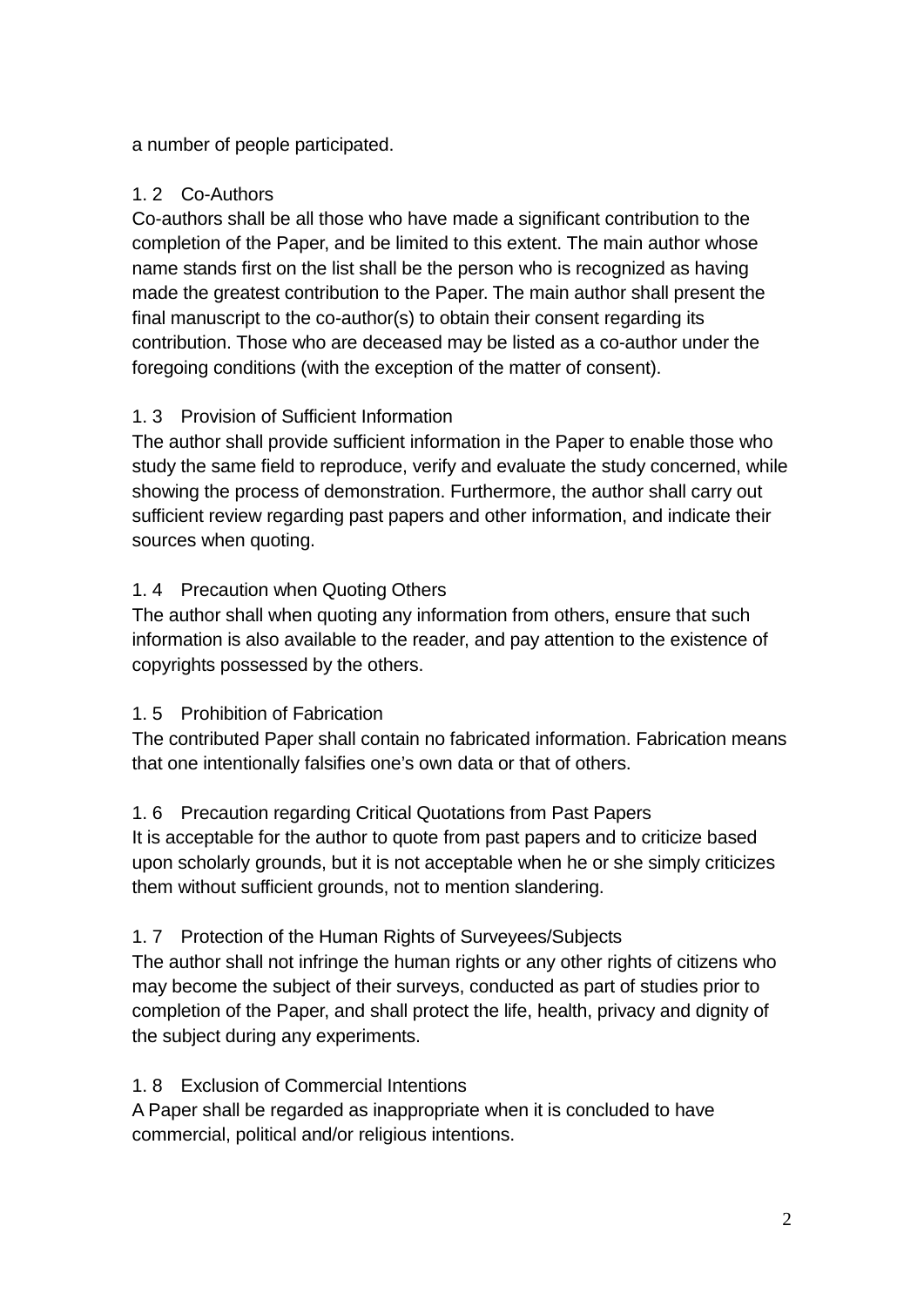1. 9 Responsibility concerning the infringement of Other's Rights In the case that the contents of the Paper infringe the rights of others, its author shall be held entirely responsible, and the Institute shall bear no direct responsibility thereof.

### **Paragraph 2 Duties of the Referee**

## 2. 1 Referee's Awareness of Their Role

As the role of the referee to judge a Paper for acceptance for publication, is extremely important, the referee shall be aware of the seriousness of his/her responsibility, and keep to the deadline while promptly carrying out the refereeing.

## 2. 2 Declining to Referee

Although it is the duty of an Institute member to accept a request to act as a referee, the member shall decline such request without delay, when he or she has decided that the refereeing concerned is not appropriate due to personal interests with the author or Paper concerned, or due to circumstances such as an inconsistency concerning his or her specialty field.

### 2. 3 Ensuring Objectivity in Refereeing

The refereeing shall be carried out objectively and logically from a beneficial point of view regarding architectural advancement and development, and shall be free from any non-objective or illogical judgment based on a personal idea or emotional partiality on the part of the referee towards the author or Paper.

#### 2. 4 Instructiveness of the Paper

The instructiveness of the Paper means that it contains a feature which further enhances long accumulated scientific, technological and artistic knowledge concerning architecture. However, even when it differs from the existing accumulated knowledge in terms of its direction, such instructiveness shall not be rejected as long as its appropriateness is proved or judged to be worthy of discussion.

#### 2. 5 Consideration for the Author

The results of refereeing shall be described in a style which is both logical and understandable to the author. The referee shall perform the refereeing while paying full respect to the author's personality and intellectual independence, and shall not make any statement which may imply that he or she underrates the foregoing.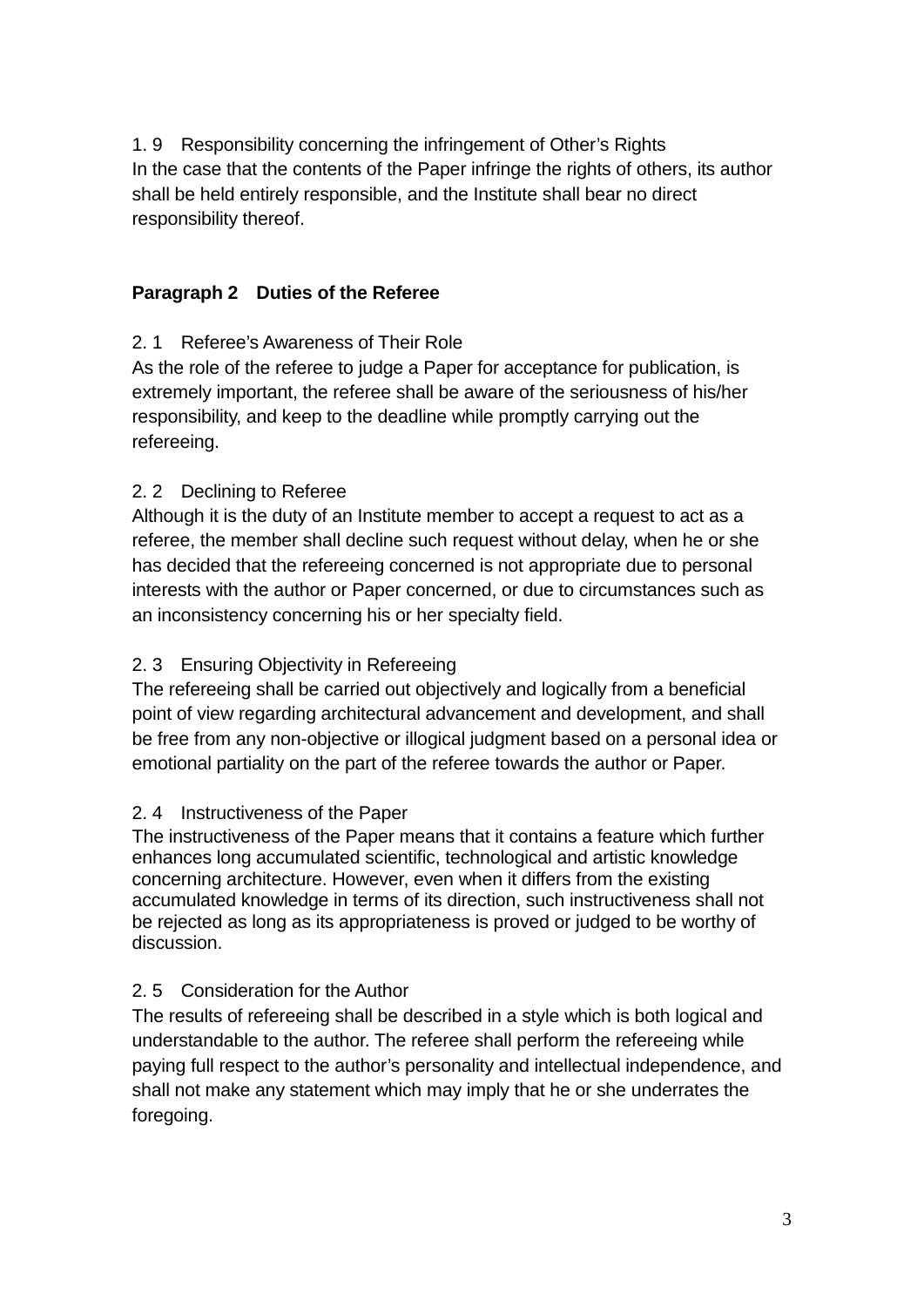## 2. 6 Confidentiality

The referee shall not disclose to any other person the fact that he or she has been requested to referee, nor reveal the contents, in all or part, of the Paper which is being refereed.

## 2. 7 Prohibition of Use of Papers

The referee shall not use any part of the Paper for his or her own interests until the said Paper is published.

2. 8 Notification to the Editorial Committee on Research Transactions etc. The referee shall notify without delay the Editorial Committee on Research Transactions, Editorial Committee on AIJ Journal of Technology & Design, Editorial Committee on Journal of Asian Architecture and Building Engineering and Editorial Committee on New Frontiers in Architecture (hereinafter collectively called the Editorial Committees), when he or she finds the content of a Paper to be the same or suspects it to be the same as another paper which has already been published. The referee shall also notify without delay the Editorial Committees when he or she finds any content of a Paper to be a fabrication or suspects it to be so.

## **Paragraph 3 Duties of the Editorial Committees**

3. 1 Fair Operation of the Editorial Committees

The Editorial Committees shall strive to operate fairly in order to achieve the objectives mentioned in the Preface of these Standards.

#### 3. 2 Selection of Referees

The Editorial Committees shall select the most suitable referee while taking into consideration his or her specialty, among candidates consisting of the Institute's members who have been designated in advance for the refereeing of the Paper concerned. In the case that it is necessary to do so, a referee from the Institute's members other than those selected as candidates, or non-Institute members may be selected. The selection of the referee shall be carried out in a fair manner.

3. 3 Confidentiality Obligation of the Committee Members Members of the Editorial Committees shall not disclose any information regarding the refereeing process to any other person.

#### 3. 4 Objections

In the case that the author whose Paper was not accepted raises an objection,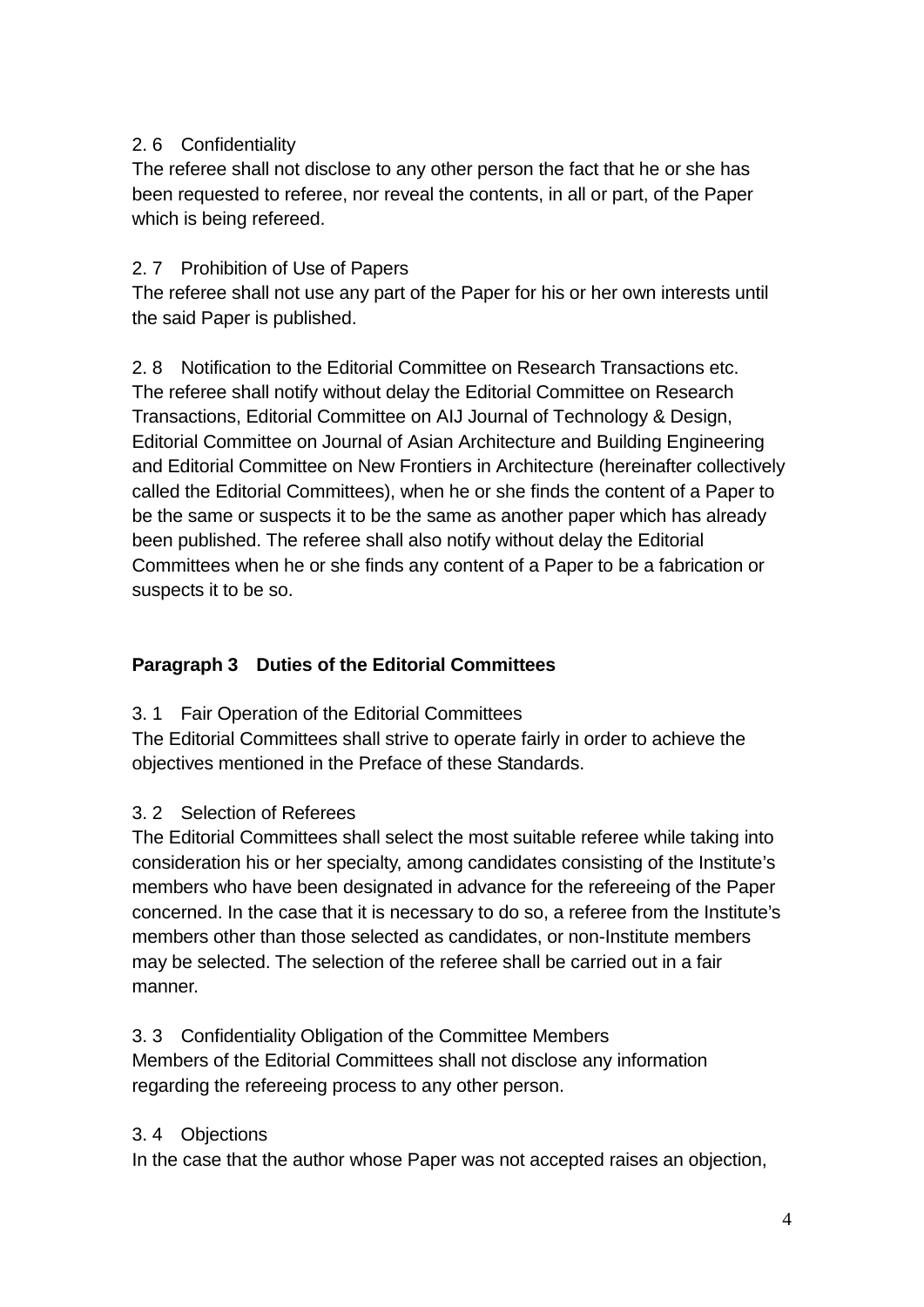the Editorial Committees shall promptly study the appropriateness of such objection. The study results shall be informed under the name of the Committee concerned, and the Committee shall take adequate measures when the said objection has been regarded as justified.

# **CHAPTER 2 Selected Architectural Designs**

## **Paragraph 1 Duties of the Architect**

1. 1 Requirements concerning the Works

Submitted works shall meet all conditions set forth in the submission requirements and shall be of a level sufficient to contribute to the advancement and development of science, technology and art.

#### 1. 2 Joint-Architect

Joint-architects shall be all those who have made a significant contribution to the completion of the work concerned, and be limited to this extent. The main architect whose name stands first on the list shall be the person who is recognized as having made the greatest contribution to the work. The main architect shall present the final work to the joint-architect(s) to obtain their consent for its submission. Those who are deceased may be listed as a joint-architect under the foregoing conditions (with the exception of the matter of consent).

1. 3 Responsibility concerning Infringement of Other's Rights In the case that the contents of the work infringe the rights of others, its architect shall be held entirely responsible, and the Institute shall bear no direct responsibility thereof.

#### **Paragraph 2 Duties of Selection Committee Members**

2. 1 Selection Committee Member's Awareness of Their Role As the role of a Selection Committee Member to judge work for acceptance for publication is extremely important, the Selection Committee Member shall promptly carry out the selection, while being aware of the seriousness of his/her responsibility.

#### 2. 2 Declining to Judge

The Selection Committee Member shall decline their role as judge, when he or she has decided that it is not appropriate for them to perform the role of judging